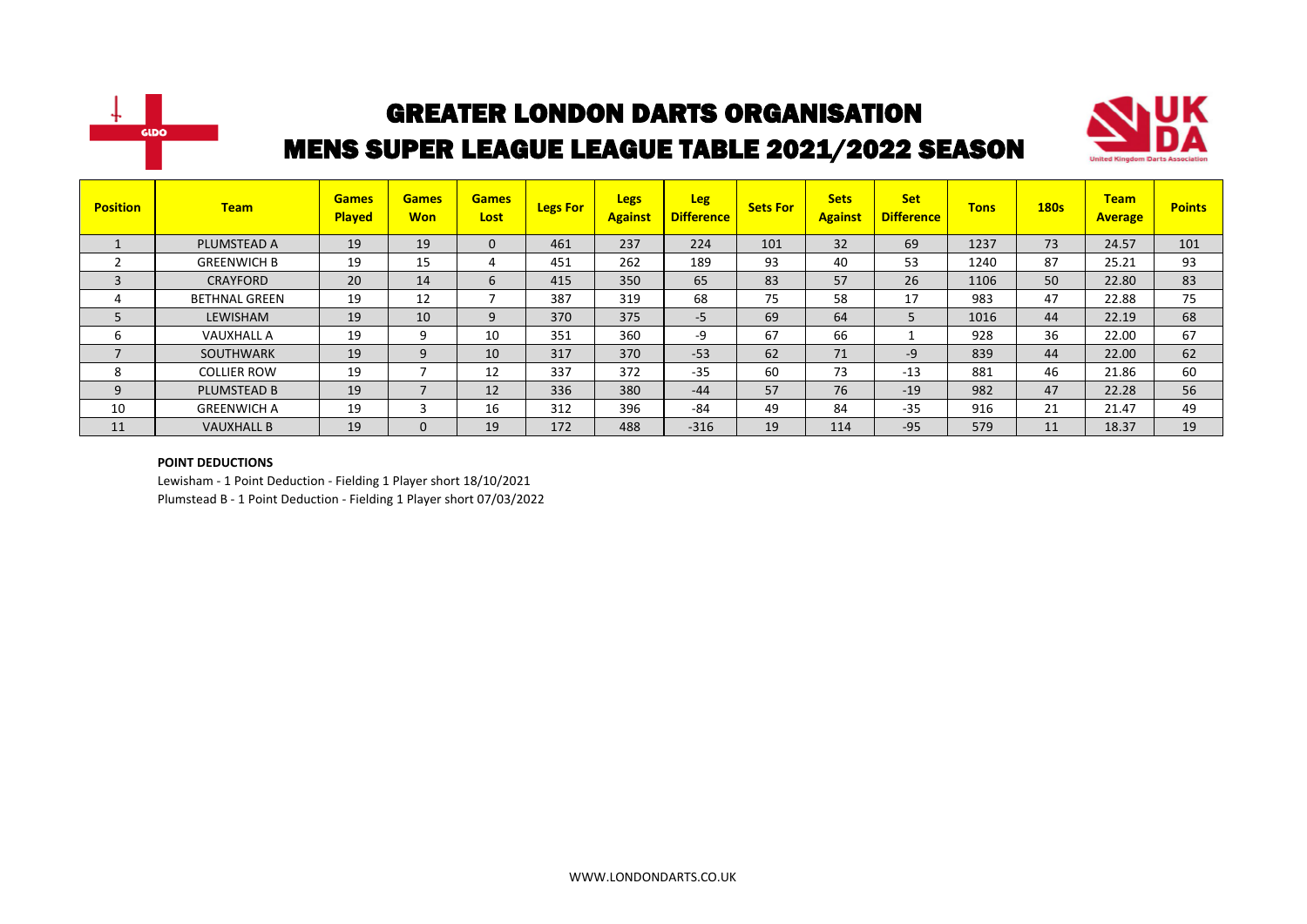

#### GREATER LONDON DARTS ORGANISATION MENS SUPER LEAGUE 2021/2022 SEASON RESULTS WEEK 21



|                         | <b>VAUXHALL A</b> |              |          |            |                       | <b>GREENWICH B</b> |      |                | 4          |    |                     | <b>SCORE</b>     |                  |
|-------------------------|-------------------|--------------|----------|------------|-----------------------|--------------------|------|----------------|------------|----|---------------------|------------------|------------------|
| Player                  | Average           | Tons         | 180s     | <b>HCO</b> | Player                | Average            | Tons | 180s           | <b>HCO</b> |    | Home Legs Away Legs | <b>Home Sets</b> | <b>Away Sets</b> |
| Sean Lahiff             | 22.28             |              |          |            | <b>Scott Artiss</b>   | 24.14              | 6    |                |            | 0  | д                   | 0                |                  |
| <b>Cameron Crabtree</b> | 25.05             | 10           |          | 100        | <b>Bradley Halls</b>  | 23.73              |      |                |            | 4  | 0                   |                  |                  |
| Henry Murphy            | 23.06             |              |          |            | John Walters          | 23.79              | 11   |                |            | 4  |                     |                  |                  |
| <b>Tony Lorincz</b>     | 16.20             |              |          |            | Harry Kelly           | 20.12              | 4    |                |            |    | д                   |                  |                  |
| Geoff Newbury           | 26.98             |              |          |            | <b>Darren Peetoom</b> | 34.55              | 11   | $\overline{2}$ | 106        | 0  |                     | $\Omega$         |                  |
| Paul Rafferty           | 21.74             |              |          |            | John Hawkins          | 22.66              | 11   |                | 116        |    | 4                   | $\Omega$         |                  |
| John Michael            | 21.29             | $\mathbf{8}$ |          |            | Mark Landers          | 20.78              |      |                |            |    |                     |                  |                  |
| <b>Team Total</b>       | 22.37             | 45           | $\Omega$ |            | <b>Team Total</b>     | 24.25              | 55   |                |            | 16 | 21                  |                  |                  |
| Res:                    |                   |              |          |            | Res:                  |                    |      |                |            |    |                     |                  |                  |

|                   |                    |      |      |            |                      | <b>CRAYFORD</b> |                |      | 6          |                  |    | <b>SCORE</b>        |                  |
|-------------------|--------------------|------|------|------------|----------------------|-----------------|----------------|------|------------|------------------|----|---------------------|------------------|
|                   | <b>GREENWICH A</b> |      |      |            |                      |                 |                |      |            |                  |    |                     |                  |
| Player            | Average            | Tons | 180s | <b>HCO</b> | Player               | Average         | Tons           | 180s | <b>HCO</b> | <b>Home Legs</b> |    | Away Legs Home Sets | <b>Away Sets</b> |
| <b>Chris Holt</b> | 21.75              | 6    |      |            | Michael Owens        | 20.23           | 4              |      |            | 4                |    |                     |                  |
| Ray Tutin         | 20.36              | 6    |      |            | Wayne Brown          | 24.14           |                |      |            | 0                | 4  | $\Omega$            |                  |
| Tony Webb         | 17.03              |      |      |            | Matt Wood            | 23.84           | 14             |      |            |                  |    | $\Omega$            |                  |
| Jamie Peetoom     | 27.23              | 13   |      |            | <b>Marc Lee</b>      | 27.59           | 9              |      |            |                  | 4  |                     |                  |
| Andrew Culling    | 20.14              |      |      |            | Mark Gallagher       | 23.18           | $\overline{a}$ |      |            |                  | 4  |                     |                  |
| Curtis Donnelly   | 22.18              | 9    |      | 128        | <b>Ben Cheeseman</b> | 24.97           | 8              |      |            |                  |    | $\Omega$            |                  |
| Gary Holt         | 20.53              |      |      |            | <b>Ryan Francis</b>  | 21.17           | 12             |      |            |                  | 4  | 0                   |                  |
| <b>Team Total</b> | 21.32              | 46   |      |            | <b>Team Total</b>    | 23.59           | 56             |      |            | 12               | 25 |                     |                  |
| Res:              |                    |      |      |            | Res:                 |                 |                |      |            |                  |    |                     |                  |

|                       | <b>LEWISHAM</b> |      |      |            |                   | <b>VAUXHALL B</b> |             |      | $\overline{\mathbf{0}}$ |    |                     | <b>SCORE</b>     |                  |
|-----------------------|-----------------|------|------|------------|-------------------|-------------------|-------------|------|-------------------------|----|---------------------|------------------|------------------|
| Player                | Average         | Tons | 180s | <b>HCO</b> | Player            | Average           | <b>Tons</b> | 180s | <b>HCO</b>              |    | Home Legs Away Legs | <b>Home Sets</b> | <b>Away Sets</b> |
| Alex Fried            | 21.27           | 6    |      |            | George Elvy       | 18.36             |             |      |                         |    |                     |                  |                  |
| <b>Steve Ferguson</b> | 23.30           | 8    |      |            | Darren Canty      | 21.12             |             |      |                         | 4  | 0                   |                  |                  |
| Gene Hill             | 22.77           | 6    |      |            | Henry Baptiste    | 18.93             | ь           |      |                         |    | 0                   |                  |                  |
| Earl Grant            | 18.56           | 4    |      |            | Paul Hart         | 19.24             | b           |      |                         |    | υ                   |                  |                  |
| <b>Spencer Ellis</b>  | 22.77           | 9    |      |            | Steven Williams   | 15.77             |             |      |                         |    |                     |                  |                  |
| <b>Matt Winzar</b>    | 22.52           | 10   |      |            | Carl Davies       | 14.37             |             |      |                         | д  |                     |                  |                  |
| Raj Gujjalu           | 20.88           | 9    |      |            | Sean Sullivan     | 18.13             |             |      |                         | 4  | υ                   |                  |                  |
| <b>Team Total</b>     | 21.72           | 52   | 4    |            | <b>Team Total</b> | 17.99             | 25          |      |                         | 28 |                     |                  |                  |
| Res:                  |                 |      |      |            | Res:              |                   |             |      |                         |    |                     |                  |                  |

|                        | <b>PLUMSTEAD B</b> |      |              |            | $\mathbf{v}$ |                    | <b>COLLIER ROW</b> |      |      | 3          |    |    | <b>SCORE</b>                  |                  |
|------------------------|--------------------|------|--------------|------------|--------------|--------------------|--------------------|------|------|------------|----|----|-------------------------------|------------------|
| Player                 | Average            | Tons | 180s         | <b>HCO</b> |              | Plaver             | Average            | Tons | 180s | <b>HCO</b> |    |    | Home Legs Away Legs Home Sets | <b>Away Sets</b> |
| Ronnie Rickner         | 22.52              | 4    |              |            |              | Danny Faulkner     | 21.80              |      |      |            |    |    |                               |                  |
| <b>Richard Elms</b>    | 25.13              | 10   |              |            |              | John Loeber        | 24.56              |      |      |            |    |    |                               |                  |
| Malcolm Morgan         | 25.19              | 11   |              |            |              | Liam Hill          | 25.81              |      |      |            |    |    |                               |                  |
| <b>Tom Davison</b>     | 16.55              |      |              | 117        |              | Shaun Lovett       | 15.84              |      |      |            |    |    |                               |                  |
| Andrew Kennedy         | 18.16              |      |              |            |              | Steve Harold       | 19.84              | 4    |      | 119        | 0  |    |                               |                  |
| Craig Watkins          | 23.26              | 10   |              |            |              | Luke Faulkner      | 21.95              |      |      | 100        | 4  |    |                               |                  |
| <b>Ricky Broughton</b> | 23.49              |      |              |            |              | <b>Joe Russell</b> | 27.57              | 11   | 3    |            |    | 4  |                               |                  |
| <b>Team Total</b>      | 22.04              | 50   | <sup>0</sup> |            |              | <b>Team Total</b>  | 22.48              | 43   |      |            | 19 | 20 |                               |                  |
| Res:                   |                    |      |              |            |              | Res:               |                    |      |      |            |    |    |                               |                  |

|                      | <b>SOUTHWARK</b> |      |      |            | $\mathbf{v}$      |                     | <b>BETHNAL GREEN</b> |      |      |            |          |                     | <b>SCORE</b>     |                  |
|----------------------|------------------|------|------|------------|-------------------|---------------------|----------------------|------|------|------------|----------|---------------------|------------------|------------------|
| Player               | Average          | Tons | 180s | <b>HCO</b> |                   | Player              | Average              | Tons | 180s | <b>HCO</b> |          | Home Legs Away Legs | <b>Home Sets</b> | <b>Away Sets</b> |
| <b>Steve Beasley</b> | 25.51            | 10   |      |            |                   | Ricky Crawford      | 19.08                |      |      |            | Λ        |                     |                  |                  |
| Paul Butler          | 12.52            |      |      |            |                   | Danny Brown         | 19.65                | 10   |      |            | $\Omega$ | 4                   | $\Omega$         |                  |
| David Read           | 21.79            |      |      | 125        |                   | <b>Richard Ryan</b> | 22.11                | 13   |      |            |          |                     |                  |                  |
| <b>Ricky Martin</b>  | 22.52            | 6    |      |            |                   | Consilio Misfud     | 19.91                |      |      |            | 4        |                     |                  |                  |
| <b>Steve Cooper</b>  | 19.37            |      |      |            |                   | <b>Matt Finch</b>   | 24.74                | 8    |      |            |          | д                   |                  |                  |
| David Peyre          | 19.28            | 4    |      |            |                   | John Hind           | 20.74                |      |      |            |          |                     |                  |                  |
| David Farmer         | 18.83            |      |      |            |                   | <b>Aaron Beeney</b> | 28.63                |      |      | 152        | 0        |                     |                  |                  |
| <b>Team Total</b>    | 32<br>19.97      |      |      |            | <b>Team Total</b> | 22.12               | 47                   |      |      | 13         | 21       |                     |                  |                  |
| Res:                 |                  |      |      |            |                   | Res:                |                      |      |      |            |          |                     |                  |                  |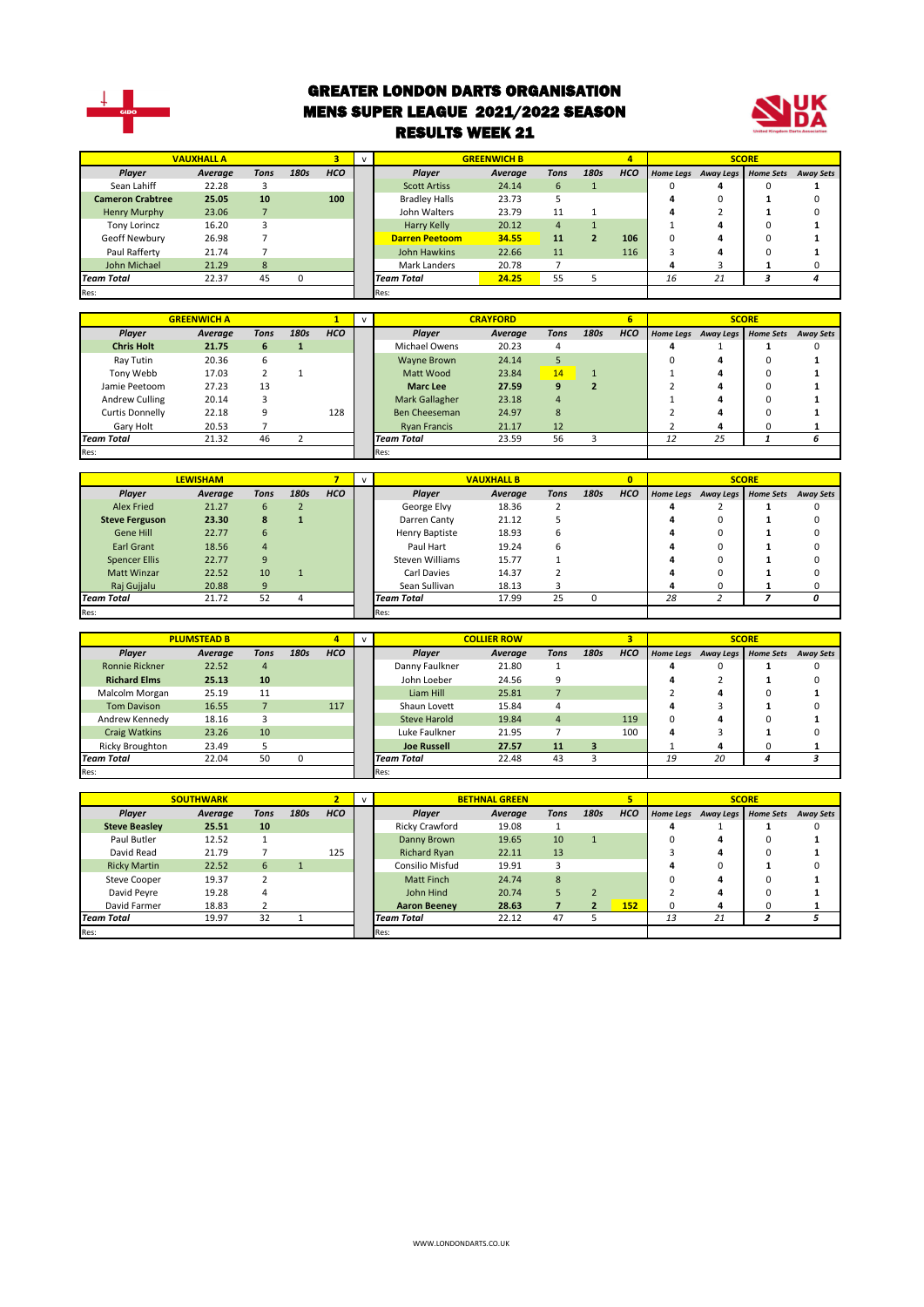



| <b>Position</b> | <b>Player</b>           | <b>Superleague Team</b> | <b>National</b><br><b>League Team</b> | <b>Attended</b> | <b>Games</b><br><b>Played</b> | <b>Games</b><br><b>Won</b> | <b>Games</b><br>Lost | Legs<br><b>For</b> | Legs<br><b>Against</b> | Leg<br><b>Diff</b> | <b>Tons</b> | <b>180s</b>    | <b>High</b><br><b>Checkout</b> | <b>Average</b> | <b>Dyanmic</b><br><b>Average</b> |
|-----------------|-------------------------|-------------------------|---------------------------------------|-----------------|-------------------------------|----------------------------|----------------------|--------------------|------------------------|--------------------|-------------|----------------|--------------------------------|----------------|----------------------------------|
| $\mathbf{1}$    | David Wawrzewski        | Plumstead A             | <b>LONDON</b>                         | 18              | 18                            | 17                         | $\mathbf{1}$         | 71                 | 10                     | 61                 | 182         | 13             | 116                            | 27.20          | 44.20                            |
| $\overline{2}$  | Darren Peetoom          | Greenwich B             | <b>ESSEX</b>                          | 18              | 18                            | 15                         | 3                    | 67                 | 21                     | 46                 | 194         | 15             | 120                            | 28.00          | 43.00                            |
| 3               | <b>Graham Rackstraw</b> | Plumstead A             | <b>LONDON</b>                         | 19              | 19                            | 17                         | $\overline{2}$       | 70                 | 25                     | 45                 | 209         | 9              | 126                            | 25.36          | 42.36                            |
| 4               | Henry Murphy            | Vauxhall A              | <b>YES</b>                            | 19              | 19                            | 17                         | $\overline{2}$       | 70                 | 28                     | 42                 | 146         | 12             | 130                            | 24.22          | 41.22                            |
| 5               | Aaron Beeney            | <b>Bethnal Green</b>    | <b>NO</b>                             | 16              | 16                            | 14                         | $\overline{2}$       | 61                 | 15                     | 46                 | 145         | 9              | 152                            | 26.97          | 40.97                            |
| 6               | Ben West                | Southwark               | <b>LONDON</b>                         | 18              | 18                            | 14                         | 4                    | 61                 | 29                     | 32                 | 170         | 3              | 140                            | 25.63          | 39.63                            |
| $\overline{7}$  | Matt Wood               | Crayford                | <b>LONDON</b>                         | 19              | 19                            | 15                         | $\overline{4}$       | 68                 | 38                     | 30                 | 204         | $\overline{7}$ | 110                            | 24.41          | 39.41                            |
| 8               | <b>Cameron Crabtree</b> | Vauxhall A              | <b>SURREY</b>                         | 19              | 19                            | 16                         | 3                    | 67                 | 38                     | 29                 | 147         | 4              | 127                            | 23.20          | 39.20                            |
| 9               | Liam Hill               | <b>Collier Row</b>      | <b>LONDON</b>                         | 18              | 18                            | 14                         | $\overline{4}$       | 65                 | 32                     | 33                 | 158         | 9              | 111                            | 25.02          | 39.02                            |
| 10              | Paul Amos               | Greenwich B             | <b>NO</b>                             | 16              | 16                            | 13                         | 3                    | 58                 | 28                     | 30                 | 157         | 19             | 115                            | 25.90          | 38.90                            |
| 11              | Dan Day                 | Greenwich B             | <b>LONDON</b>                         | 14              | 14                            | 12                         | $\overline{2}$       | 53                 | 23                     | 30                 | 134         | $\overline{3}$ | 154                            | 26.63          | 38.63                            |
| 12              | Lee Cocks               | Plumstead A             | <b>LONDON</b>                         | 14              | 14                            | 13                         | $\mathbf{1}$         | 55                 | 9                      | 46                 | 118         | 15             | 160                            | 25.42          | 38.42                            |
| 13              | John Loeber             | <b>Collier Row</b>      | <b>LONDON</b>                         | 18              | 18                            | 14                         | $\overline{4}$       | 63                 | 36                     | 27                 | 149         | 13             | 114                            | 24.23          | 38.23                            |
| 14              | Chris Holt              | Greenwich A             | <b>LONDON</b>                         | 18              | 18                            | 14                         | $\overline{4}$       | 61                 | 34                     | 27                 | 158         | $\overline{7}$ | 129                            | 24.20          | 38.20                            |
| 15              | <b>Scott Artiss</b>     | Greenwich B             | <b>LONDON</b>                         | 18              | 16                            | 13                         | $\overline{3}$       | 57                 | 25                     | 32                 | 136         | 12             | 170                            | 24.92          | 37.92                            |
| 16              | <b>Steve Beasley</b>    | Southwark               | <b>LONDON</b>                         | 19              | 19                            | 13                         | 6                    | 65                 | 43                     | 22                 | 174         | 11             | 155                            | 24.87          | 37.87                            |
| 17              | John Hind               | <b>Bethnal Green</b>    | <b>LONDON</b>                         | 17              | 17                            | 13                         | $\overline{4}$       | 60                 | 34                     | 26                 | 142         | 10             | 146                            | 24.58          | 37.58                            |
| 18              | Marc Lee                | Crayford                | <b>NO</b>                             | 18              | 15                            | 13                         | $\overline{2}$       | 55                 | 25                     | 30                 | 147         | 9              | 127                            | 24.56          | 37.56                            |
| 19              | <b>Bradley Halls</b>    | Greenwich B             | <b>ESSEX</b>                          | 19              | 19                            | 12                         | $\overline{7}$       | 58                 | 43                     | 15                 | 168         | 12             | 161                            | 25.52          | 37.52                            |
| 20              | Wayne Brown             | Crayford                | LONDON                                | 19              | 16                            | 13                         | $\overline{3}$       | 56                 | 36                     | 20                 | 132         | 5              | 146                            | 24.10          | 37.10                            |
| 21              | Jamie Peetoom           | Greenwich A             | <b>ESSEX</b>                          | 17              | 17                            | 11                         | 6                    | 54                 | 30                     | 24                 | 171         | $\overline{4}$ | 141                            | 25.64          | 36.64                            |
| 22              | Gene Hill               | Lewisham                | LONDON                                | 17              | 17                            | 12                         | 5                    | 55                 | 38                     | 17                 | 153         | 8              | 124                            | 24.41          | 36.41                            |
| 23              | John Walters            | Greenwich B             | <b>LONDON</b>                         | 19              | 19                            | 12                         | $\overline{7}$       | 64                 | 41                     | 23                 | 171         | $\overline{7}$ | 160                            | 24.27          | 36.27                            |
| 24              | <b>Ricky Martin</b>     | Southwark               | <b>YES</b>                            | 14              | 14                            | 12                         | $\overline{2}$       | 49                 | 20                     | 29                 | 98          | 9              | 130                            | 24.20          | 36.20                            |
| 25              | <b>Matt Finch</b>       | <b>Bethnal Green</b>    | <b>MIDDLESEX</b>                      | 18              | 18                            | 11                         | $\overline{7}$       | 53                 | 43                     | 10                 | 162         | $\overline{7}$ | 161                            | 24.04          | 35.04                            |
| 26              | Freddie Box             | Plumstead A             | <b>KENT</b>                           | 18              | 18                            | 11                         | $\overline{7}$       | 54                 | 41                     | 13                 | 158         | 10             | 147                            | 23.96          | 34.96                            |
| 27              | <b>Richard Ryan</b>     | <b>Bethnal Green</b>    | <b>NO</b>                             | 16              | 16                            | 11                         | 5                    | 53                 | 33                     | 20                 | 138         | $\overline{4}$ | 129                            | 23.59          | 34.59                            |
| 28              | <b>Steve Ferguson</b>   | Lewisham                | LONDON                                | 18              | 18                            | 12                         | 6                    | 58                 | 51                     | $\overline{7}$     | 151         | 6              | 138                            | 22.21          | 34.21                            |
| 29              | Joe Russell             | <b>Collier Row</b>      | <b>ESSEX</b>                          | 17              | 15                            | 10                         | 5                    | 47                 | 35                     | 12                 | 145         | 5              | 94                             | 24.03          | 34.03                            |
| 30              | Dean Coughlan           | Plumstead A             | <b>LONDON</b>                         | 19              | 18                            | 10                         | 8                    | 55                 | 50                     | 5                  | 145         | 11             | 124                            | 23.74          | 33.74                            |
| 31              | <b>Matt Winzar</b>      | Lewisham                | <b>LONDON</b>                         | 19              | 19                            | 10                         | 9                    | 63                 | 55                     | 8                  | 187         | 13             | 95                             | 23.44          | 33.44                            |
| 32              | <b>Richard Elms</b>     | Plumstead B             | <b>KENT</b>                           | 16              | 16                            | 10                         | 6                    | 48                 | 42                     | 6                  | 152         | 6              | 116                            | 23.36          | 33.36                            |
| 33              | Jason Gallagher         | Crayford                | <b>LONDON</b>                         | 17              | 16                            | 10                         | 6                    | 52                 | 34                     | 18                 | 128         | 6              | 146                            | 23.30          | 33.30                            |
| 34              | Ben Cheeseman           | Crayford                | LONDON                                | 16              | 13                            | 8                          | 5                    | 43                 | 30                     | 13                 | 109         | 11             | 112                            | 24.72          | 32.72                            |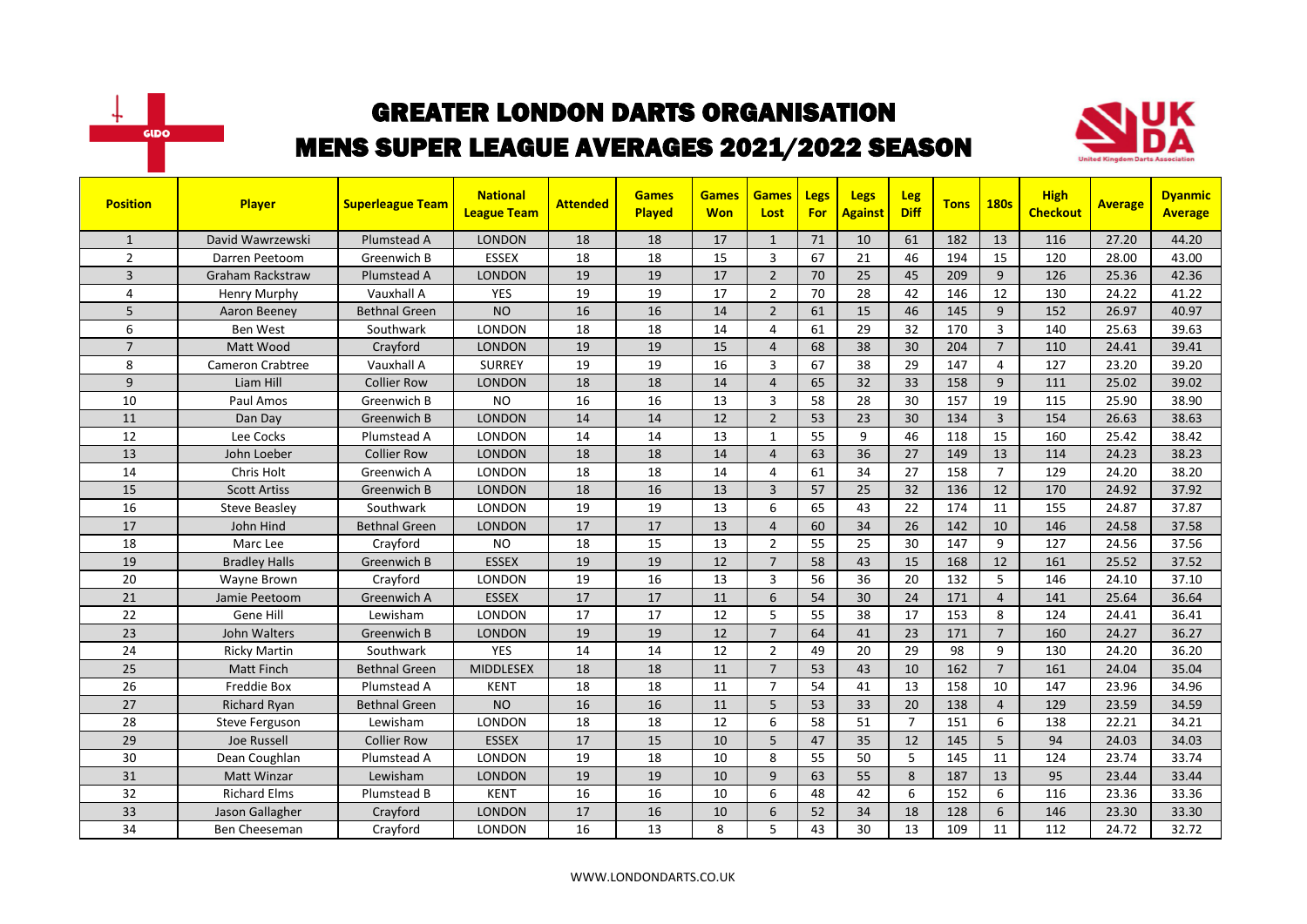



| <b>Position</b> | <b>Player</b>          | <b>Superleague Team</b> | <b>National</b><br><b>League Team</b> | <b>Attended</b> | <b>Games</b><br>Played | <b>Games</b><br><b>Won</b> | <b>Games</b><br>Lost | <b>Legs</b><br><b>For</b> | <b>Legs</b><br><b>Against</b> | <b>Leg</b><br><b>Diff</b> | <b>Tons</b> | <b>180s</b>    | <b>High</b><br><b>Checkout</b> | <b>Average</b> | <b>Dyanmic</b><br><b>Average</b> |
|-----------------|------------------------|-------------------------|---------------------------------------|-----------------|------------------------|----------------------------|----------------------|---------------------------|-------------------------------|---------------------------|-------------|----------------|--------------------------------|----------------|----------------------------------|
| 35              | <b>Spencer Ellis</b>   | Lewisham                | <b>NO</b>                             | 19              | 19                     | 10                         | 9                    | 54                        | 50                            | $\overline{4}$            | 159         | $\overline{7}$ | 119                            | 22.60          | 32.60                            |
| 36              | Ronnie Rickner         | Plumstead B             | LONDON                                | 18              | 18                     | 10                         | 8                    | 54                        | 40                            | 14                        | 137         | 8              | 121                            | 22.56          | 32.56                            |
| 37              | <b>Mark Landers</b>    | Greenwich B             | <b>NO</b>                             | 14              | 13                     | 8                          | 5                    | 44                        | 28                            | 16                        | 132         | 5              | 104                            | 24.04          | 32.04                            |
| 38              | Malcolm Morgan         | Plumstead B             | <b>NO</b>                             | 15              | 15                     | 9                          | 6                    | 49                        | 39                            | 10                        | 136         | $\overline{7}$ | 127                            | 22.77          | 31.77                            |
| 39              | <b>Matt Edes</b>       | Plumstead A             | <b>LONDON</b>                         | 17              | 15                     | 10                         | 5                    | 45                        | 37                            | 8                         | 88          | $\overline{4}$ | 107                            | 21.62          | 31.62                            |
| 40              | <b>Scott Marsh</b>     | Plumstead A             | LONDON                                | 5               | 5                      | 5                          | $\Omega$             | 20                        | 3                             | 17                        | 44          | $\mathbf{1}$   | 142                            | 26.48          | 31.48                            |
| 41              | Paul Rafferty          | Vauxhall A              | <b>NO</b>                             | 19              | 19                     | 9                          | 10                   | 53                        | 56                            | $-3$                      | 174         | $\overline{7}$ | 120                            | 22.45          | 31.45                            |
| 42              | <b>Steve Parratt</b>   | Vauxhall A              | <b>YES</b>                            | 15              | 15                     | 8                          | $\overline{7}$       | 37                        | 40                            | $-3$                      | 109         | 6              | 117                            | 22.70          | 30.70                            |
| 43              | <b>Alan Reeves</b>     | Plumstead B             | <b>LONDON</b>                         | 12              | 12                     | 6                          | 6                    | 32                        | 29                            | $\overline{3}$            | 89          | 10             | 160                            | 24.29          | 30.29                            |
| 44              | Dave McClaren          | Lewisham                | <b>NO</b>                             | $\overline{7}$  | $\overline{7}$         | 6                          | $\mathbf{1}$         | 26                        | 10                            | 16                        | 60          | $\mathbf{1}$   | 161                            | 23.82          | 29.82                            |
| 45              | <b>Ricky Broughton</b> | Plumstead B             | <b>NO</b>                             | 12              | 12                     | 6                          | 6                    | 34                        | 31                            | $\overline{3}$            | 93          | $\overline{2}$ | 121                            | 23.36          | 29.36                            |
| 46              | David Farmer           | Southwark               | <b>NO</b>                             | 19              | 18                     | 8                          | 10                   | 37                        | 53                            | $-16$                     | 102         | 1              | 135                            | 21.32          | 29.32                            |
| 47              | Raj Gujjalu            | Lewisham                | <b>NO</b>                             | 18              | 17                     | 8                          | 9                    | 46                        | 51                            | $-5$                      | 133         | $\overline{2}$ | 137                            | 21.11          | 29.11                            |
| 48              | Danny Faulkner         | <b>Collier Row</b>      | <b>LONDON</b>                         | 18              | 18                     | $\overline{7}$             | 11                   | 42                        | 51                            | $-9$                      | 113         | 8              | 156                            | 21.99          | 28.99                            |
| 49              | <b>Tommy Sanwell</b>   | Plumstead A             | <b>LONDON</b>                         | $\overline{3}$  | $\overline{3}$         | $\overline{3}$             | $\mathbf{0}$         | 12                        | $\overline{2}$                | 10                        | 32          | $\mathbf{0}$   | 100                            | 25.86          | 28.86                            |
| 50              | Shane Wilson           | Plumstead A             | <b>LONDON</b>                         | 16              | $\overline{12}$        | 6                          | 6                    | 34                        | 35                            | $-1$                      | 116         | $\mathbf{1}$   | 115                            | 22.71          | 28.71                            |
| 51              | <b>Daniel Perfect</b>  | Crayford                | <b>YES</b>                            | 15              | 12                     | 8                          | $\overline{4}$       | 35                        | 32                            | $\overline{3}$            | 70          | $\overline{2}$ | 114                            | 20.56          | 28.56                            |
| 52              | <b>Nick Cocks</b>      | Plumstead A             | <b>LONDON</b>                         | 5               | 5                      | 4                          | $\mathbf{1}$         | 19                        | 12                            | $\overline{7}$            | 66          | $\overline{3}$ | 86                             | 24.39          | 28.39                            |
| 53              | Lewis McGurn           | Plumstead A             | <b>LONDON</b>                         | $\overline{3}$  | $\overline{3}$         | $\overline{2}$             | $\mathbf{1}$         | 10                        | 10                            | $\mathbf{0}$              | 39          | $\overline{4}$ | 95                             | 26.35          | 28.35                            |
| 54              | Michael Owens          | Crayford                | <b>WILTSHIRE</b>                      | 18              | 11                     | 6                          | 5                    | 31                        | 29                            | $\overline{2}$            | 64          | $\overline{7}$ | 96                             | 21.92          | 27.92                            |
| 55              | <b>Edgar Znutins</b>   | Greenwich A             | <b>YES</b>                            | 15              | 13                     | 5                          | 8                    | 34                        | 36                            | $-2$                      | 91          | $\mathbf{1}$   | 124                            | 22.78          | 27.78                            |
| 56              | Danny Brown            | <b>Bethnal Green</b>    | LONDON                                | 13              | 12                     | 5                          | $\overline{7}$       | 33                        | 34                            | $-1$                      | 97          | $\overline{7}$ | 154                            | 22.78          | 27.78                            |
| 57              | Consilio Misfud        | Bethnal Green           | <b>YES</b>                            | 17              | 16                     | $\overline{7}$             | 9                    | 42                        | 43                            | $-1$                      | 95          | $\mathbf{1}$   | 104                            | 20.49          | 27.49                            |
| 58              | Alex Harris            | Plumstead A             | LONDON                                | 3               | $\overline{3}$         | $\overline{2}$             | $\mathbf{1}$         | 10                        | $\overline{7}$                | $\overline{3}$            | 28          | $\overline{2}$ | 60                             | 25.00          | 27.00                            |
| 59              | <b>Alex Fried</b>      | Lewisham                | <b>NO</b>                             | 18              | 18                     | 6                          | 12                   | 33                        | 62                            | $-29$                     | 88          | $\overline{2}$ | 86                             | 20.70          | 26.70                            |
| 60              | Craig Watkins          | Plumstead B             | <b>KENT</b>                           | 10              | 10                     | 4                          | 6                    | 27                        | 30                            | $-3$                      | 71          | $\overline{4}$ | 128                            | 22.62          | 26.62                            |
| 61              | Nicky Turner           | Greenwich B             | <b>LONDON</b>                         | 14              | 12                     | 3                          | 9                    | 28                        | 40                            | $-12$                     | 99          | 13             | 118                            | 23.41          | 26.41                            |
| 62              | <b>Tony Hamit</b>      | <b>Bethnal Green</b>    | <b>LONDON</b>                         | 15              | 14                     | 5                          | 9                    | 35                        | 41                            | -6                        | 94          | $\overline{4}$ | 91                             | 21.31          | 26.31                            |
| 63              | Kevin Reid             | Plumstead B             | <b>KENT</b>                           | $\mathbf{1}$    | $\mathbf{1}$           | $\mathbf{1}$               | $\mathbf{0}$         | $\overline{4}$            | $\mathbf 0$                   | $\overline{4}$            | 6           | $\mathbf{0}$   | 60                             | 25.05          | 26.05                            |
| 64              | <b>Richard Hill</b>    | Plumstead B             | <b>NO</b>                             | 11              | 11                     | 4                          | $\overline{7}$       | 27                        | 33                            | $-6$                      | 99          | $\mathbf{1}$   | 101                            | 22.05          | 26.05                            |
| 65              | <b>Steve Cooper</b>    | Southwark               | <b>NO</b>                             | 11              | 11                     | $\overline{4}$             | $\overline{7}$       | 26                        | 35                            | $-9$                      | 65          | $\overline{7}$ | 93                             | 22.03          | 26.03                            |
| 66              | Sean Lahiff            | Vauxhall A              | <b>YES</b>                            | 5               | 5                      | 4                          | 1                    | 16                        | 12                            | 4                         | 28          | 0              | 76                             | 21.89          | 25.89                            |
| 67              | David Read             | Southwark               | <b>YES</b>                            | 6               | $\boldsymbol{6}$       | 3                          | $\overline{3}$       | 17                        | 16                            | $\mathbf{1}$              | 48          | $\overline{2}$ | 125                            | 22.80          | 25.80                            |
| 68              | John Michael           | Vauxhall A              | ???                                   | $\overline{7}$  | $\overline{7}$         | 4                          | 3                    | 21                        | 17                            | $\overline{4}$            | 52          | $\overline{2}$ | 68                             | 21.79          | 25.79                            |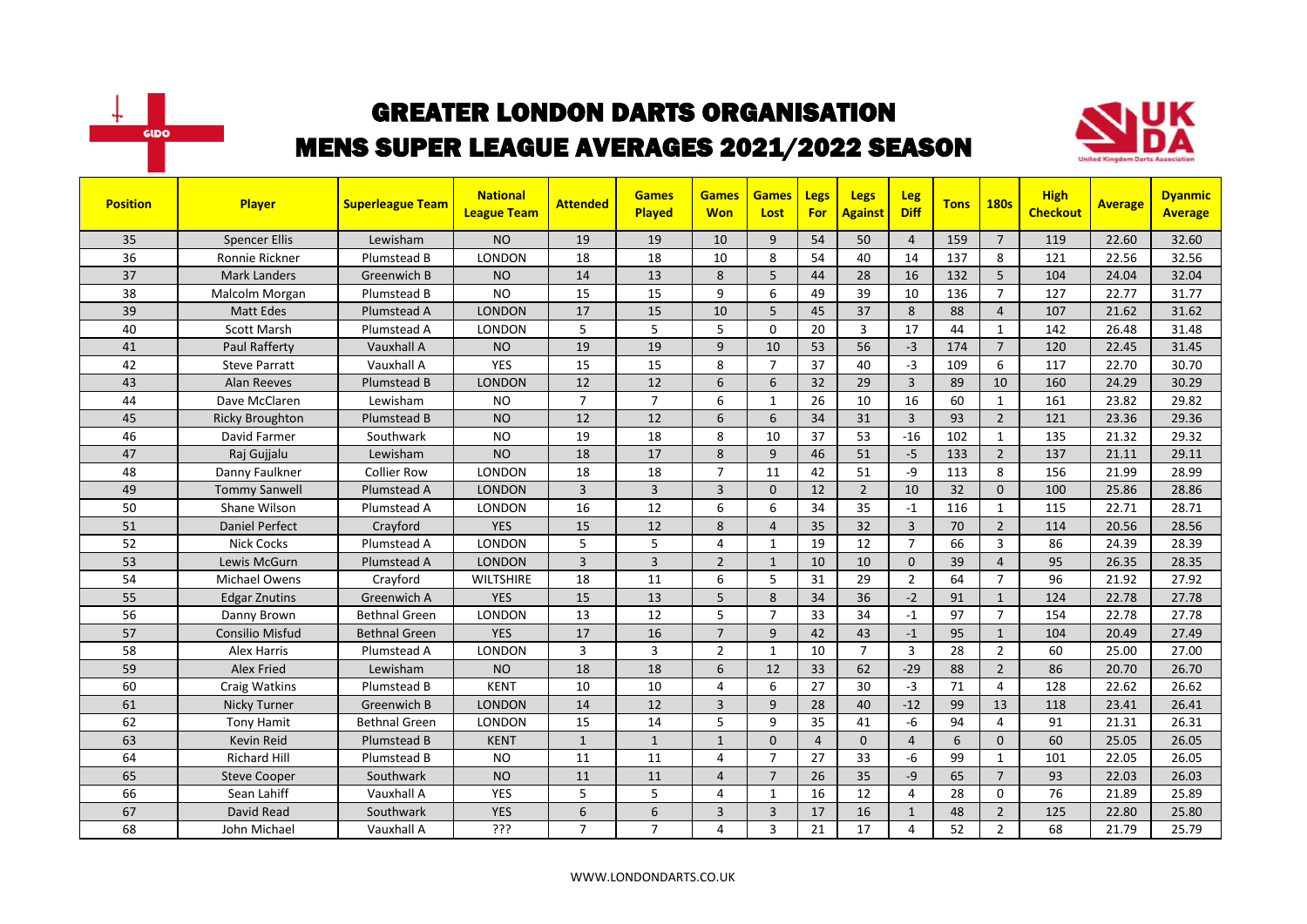



| <b>Position</b> | <b>Player</b>          | <b>Superleague Team</b> | <b>National</b><br><b>League Team</b> | <b>Attended</b> | <b>Games</b><br>Played | <b>Games</b><br><b>Won</b> | <b>Games</b><br>Lost | <b>Legs</b><br><b>For</b> | <b>Legs</b><br><b>Against</b> | Leg<br><b>Diff</b> | <b>Tons</b>    | <b>180s</b>    | <b>High</b><br><b>Checkout</b> | <b>Average</b> | <b>Dyanmic</b><br><b>Average</b> |
|-----------------|------------------------|-------------------------|---------------------------------------|-----------------|------------------------|----------------------------|----------------------|---------------------------|-------------------------------|--------------------|----------------|----------------|--------------------------------|----------------|----------------------------------|
| 69              | <b>Rob Edwards</b>     | Vauxhall A              | <b>NO</b>                             | 10              | 10                     | $\overline{4}$             | 6                    | 28                        | 30                            | $-2$               | 70             | $\overline{2}$ | 105                            | 21.73          | 25.73                            |
| 70              | Tony Webb              | Greenwich A             | <b>YES</b>                            | 18              | 17                     | 6                          | 11                   | 39                        | 53                            | $-14$              | 98             | $\overline{3}$ | 114                            | 19.65          | 25.65                            |
| 71              | <b>Ashley Scott</b>    | Southwark               | <b>YES</b>                            | 8               | $\overline{7}$         | 3                          | $\overline{4}$       | 18                        | 25                            | $-7$               | 44             | 5              | 80                             | 22.56          | 25.56                            |
| 72              | Geoff Newbury          | Vauxhall A              | YES                                   | 18              | 18                     | 3                          | 15                   | 35                        | 61                            | $-26$              | 134            | 3              | 124                            | 22.49          | 25.49                            |
| 73              | Kirk DeRuyter          | Vauxhall B              | <b>SURREY</b>                         | 5               | 5                      | $\overline{2}$             | $\overline{3}$       | 12                        | 13                            | $-1$               | 38             | $\mathbf{1}$   | 160                            | 23.05          | 25.05                            |
| 74              | Jamie Davis            | <b>Bethnal Green</b>    | <b>MIDDLESEX</b>                      | 4               | $\overline{3}$         | 3                          | $\Omega$             | 12                        | 5                             | $\overline{7}$     | 17             | $\mathbf 0$    | 74                             | 21.96          | 24.96                            |
| 75              | John Hawkins           | Greenwich B             | <b>YES</b>                            | 16              | 5                      | $\overline{4}$             | $\mathbf{1}$         | 18                        | 12                            | 6                  | 45             | $\Omega$       | 116                            | 20.66          | 24.66                            |
| 76              | Mark Gallagher         | Crayford                | YES                                   | 19              | 13                     | 3                          | 10                   | 30                        | 46                            | $-16$              | 91             | $\mathbf{1}$   | 90                             | 21.58          | 24.58                            |
| 77              | <b>Ryan Francis</b>    | Crayford                | <b>YES</b>                            | 13              | $\overline{7}$         | $\overline{4}$             | 3                    | 20                        | 17                            | $\overline{3}$     | 54             | $\mathbf{1}$   | 71                             | 20.52          | 24.52                            |
| 78              | John Badger            | Greenwich A             | YES                                   | 9               | 8                      | 4                          | $\overline{4}$       | 25                        | 24                            | 1                  | 64             | $\mathbf{1}$   | 90                             | 20.50          | 24.50                            |
| 79              | <b>Steve Harold</b>    | <b>Collier Row</b>      | <b>YES</b>                            | 16              | 15                     | 4                          | 11                   | 26                        | 50                            | $-24$              | 76             | $\overline{4}$ | 122                            | 20.36          | 24.36                            |
| 80              | Robbie Smith           | <b>Collier Row</b>      | <b>NO</b>                             | 6               | 6                      | 3                          | 3                    | 19                        | 16                            | $\overline{3}$     | 48             | $\overline{3}$ | 146                            | 21.30          | 24.30                            |
| 81              | George Cox             | Crayford                | <b>YES</b>                            | 8               | 6                      | $\overline{2}$             | $\overline{4}$       | 13                        | 17                            | $-4$               | 40             | $\mathbf{1}$   | 102                            | 22.30          | 24.30                            |
| 82              | <b>Andrew Culling</b>  | Greenwich A             | <b>YES</b>                            | 17              | 15                     | 4                          | 11                   | 28                        | 52                            | $-24$              | 70             | $\mathbf 0$    | 120                            | 20.04          | 24.04                            |
| 83              | Jake Murphy            | Vauxhall B              | <b>YES</b>                            | 8               | $\overline{7}$         | $\overline{3}$             | $\overline{4}$       | 19                        | 19                            | $\Omega$           | 41             | $\mathbf{1}$   | 98                             | 20.97          | 23.97                            |
| 84              | Sam Samson             | Plumstead B             | <b>KENT</b>                           | $\mathbf{1}$    | $\mathbf{1}$           | $\mathbf{1}$               | $\Omega$             | 4                         | $\mathbf{1}$                  | $\overline{3}$     | 6              | $\Omega$       | 40                             | 22.94          | 23.94                            |
| 85              | <b>Earl Grant</b>      | Lewisham                | <b>NO</b>                             | 16              | 14                     | $\overline{4}$             | 10                   | 26                        | 44                            | $-18$              | 64             | $\overline{4}$ | 69                             | 19.93          | 23.93                            |
| 86              | Danny Winmill          | <b>Bethnal Green</b>    | <b>NO</b>                             | 10              | 9                      | 4                          | 5                    | 21                        | 28                            | $-7$               | 42             | 3              | 78                             | 19.92          | 23.92                            |
| 87              | Paul Hart              | Vauxhall B              | <b>YES</b>                            | 18              | 18                     | $\overline{4}$             | 14                   | 33                        | 68                            | $-35$              | 120            | $\mathbf{1}$   | 118                            | 19.50          | 23.50                            |
| 88              | Chris Hogg             | Southwark               | <b>SURREY</b>                         | 4               | $\overline{2}$         | $\mathbf{1}$               | $\mathbf{1}$         | 4                         | $\overline{4}$                | $\Omega$           | 16             | $\mathbf 0$    | 107                            | 22.34          | 23.34                            |
| 89              | <b>Richard Innes</b>   | Plumstead B             | <b>NO</b>                             | 9               | 8                      | $\overline{2}$             | 6                    | 18                        | 28                            | $-10$              | 57             | $\overline{4}$ | 112                            | 21.33          | 23.33                            |
| 90              | Sam Packer             | Southwark               | <b>YES</b>                            | 4               | 4                      | $\overline{2}$             | $\overline{2}$       | 11                        | 12                            | $-1$               | 24             | 3              | 70                             | 21.15          | 23.15                            |
| 91              | <b>Michael Barnard</b> | Plumstead A             | <b>LONDON</b>                         | $\overline{2}$  | $\overline{2}$         | $\mathbf{1}$               | $\mathbf{1}$         | $\overline{7}$            | $\overline{4}$                | 3                  | 24             | $\mathbf{0}$   | 60                             | 22.01          | 23.01                            |
| 92              | Luke Nelson            | Vauxhall A              | <b>MIDDLESEX</b>                      | 11              | 11                     | $\overline{2}$             | 9                    | 21                        | 38                            | $-17$              | 55             | $\Omega$       | 105                            | 20.92          | 22.92                            |
| 93              | <b>Michael Power</b>   | Southwark               | <b>LONDON</b>                         | $\mathbf{1}$    | $\mathbf{1}$           | $\mathbf{0}$               | $\mathbf{1}$         | $\mathbf{0}$              | $\overline{4}$                | $-4$               | $\overline{4}$ | $\Omega$       | $\Omega$                       | 22.68          | 22.68                            |
| 94              | Ray Tutin              | Greenwich A             | ???                                   | 4               | $\overline{4}$         | 0                          | $\overline{4}$       | 6                         | 16                            | $-10$              | 30             | $\Omega$       | 60                             | 22.67          | 22.67                            |
| 95              | Henry Baptiste         | Vauxhall B              | <b>NO</b>                             | 19              | 19                     | $\overline{4}$             | 15                   | 29                        | 64                            | $-35$              | 102            | $\mathbf{1}$   | 112                            | 18.64          | 22.64                            |
| 96              | <b>Micky Francis</b>   | <b>Collier Row</b>      | <b>YES</b>                            | 3               | $\overline{3}$         | $\overline{2}$             | $\mathbf{1}$         | 9                         | 10                            | $-1$               | 29             | $\mathbf 0$    | 51                             | 20.48          | 22.48                            |
| 97              | Luke Faulkner          | <b>Collier Row</b>      | <b>YES</b>                            | 11              | 8                      | $\overline{2}$             | 6                    | 16                        | 25                            | $-9$               | 38             | $\overline{2}$ | 100                            | 20.34          | 22.34                            |
| 98              | Darren Irving          | Vauxhall B              | <b>NO</b>                             | $\mathbf{1}$    | $\mathbf{1}$           | $\Omega$                   | $\mathbf{1}$         | $\overline{2}$            | $\overline{4}$                | $-2$               | 8              | $\Omega$       | 50                             | 22.14          | 22.14                            |
| 99              | Luke Fleming           | Plumstead B             | <b>NO</b>                             | $\overline{3}$  | $\overline{3}$         | $\Omega$                   | $\overline{3}$       | $\overline{3}$            | 12                            | $-9$               | 22             | $\Omega$       | 40                             | 22.13          | 22.13                            |
| 100             | Alex Spencer           | Vauxhall B              | <b>NO</b>                             | $\overline{2}$  | $\overline{2}$         | $\mathbf{1}$               | $\mathbf{1}$         | 6                         | 6                             | $\mathbf 0$        | 12             | 0              | 52                             | 20.99          | 21.99                            |
| 101             | <b>Gregg DeRuyter</b>  | Vauxhall B              | <b>YES</b>                            | 14              | 14                     | 3                          | 11                   | 20                        | 51                            | $-31$              | 57             | $\mathbf{1}$   | 71                             | 18.92          | 21.92                            |
| 102             | Shaun Lovett           | <b>Collier Row</b>      | YES                                   | 18              | 18                     | 3                          | 15                   | 27                        | 62                            | $-35$              | 59             | $\overline{2}$ | 152                            | 18.84          | 21.84                            |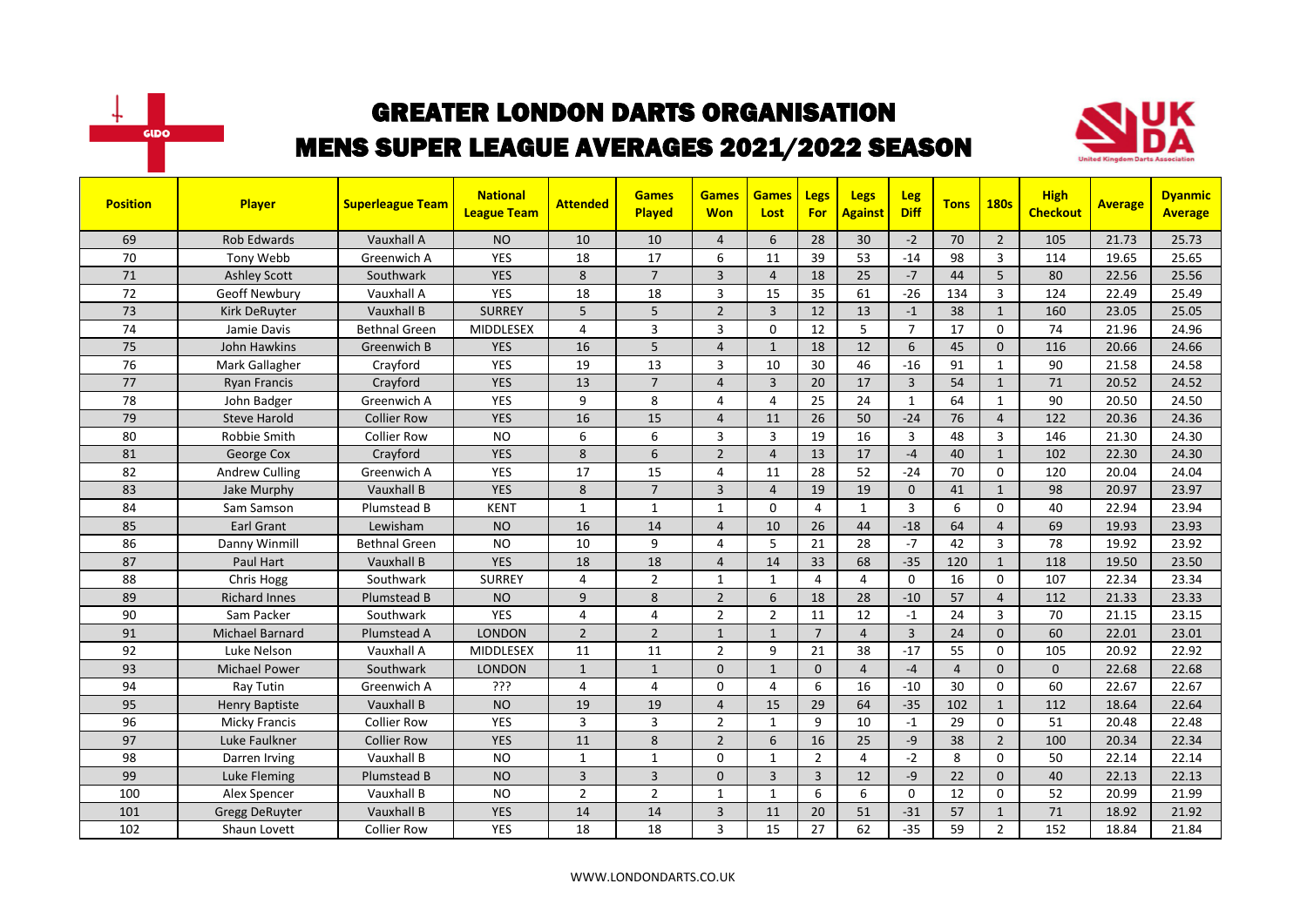



| <b>Position</b> | <b>Player</b>          | <b>Superleague Team</b> | <b>National</b><br><b>League Team</b> | <b>Attended</b> | <b>Games</b><br><b>Played</b> | <b>Games</b><br><b>Won</b> | <b>Games</b><br>Lost | <b>Legs</b><br><b>For</b> | <b>Legs</b><br><b>Against</b> | <b>Leg</b><br><b>Diff</b> | <b>Tons</b>    | <b>180s</b>    | <b>High</b><br><b>Checkout</b> | <b>Average</b> | <b>Dyanmic</b><br><b>Average</b> |
|-----------------|------------------------|-------------------------|---------------------------------------|-----------------|-------------------------------|----------------------------|----------------------|---------------------------|-------------------------------|---------------------------|----------------|----------------|--------------------------------|----------------|----------------------------------|
| 103             | <b>Freddie Francis</b> | <b>Collier Row</b>      | <b>YES</b>                            | $\overline{3}$  | $\overline{3}$                | $\mathbf{1}$               | $\overline{2}$       | $\overline{7}$            | 11                            | $-4$                      | 18             | $\Omega$       | 40                             | 20.83          | 21.83                            |
| 104             | Andrew Kennedy         | Plumstead B             | <b>YES</b>                            | 13              | 13                            | $\overline{2}$             | 11                   | 18                        | 48                            | $-30$                     | 51             | $\overline{2}$ | 147                            | 19.72          | 21.72                            |
| 105             | <b>Craig Searle</b>    | Vauxhall B              | <b>YES</b>                            | $\overline{2}$  | $\overline{2}$                | $\Omega$                   | $\overline{2}$       | $\overline{3}$            | 8                             | $-5$                      | 13             | $\overline{2}$ | 48                             | 21.66          | 21.66                            |
| 106             | Mark Ward              | Plumstead B             | <b>NO</b>                             | 8               | 8                             | $\mathbf{1}$               | $\overline{7}$       | 13                        | 28                            | $-15$                     | 45             | 3              | 84                             | 20.59          | 21.59                            |
| 107             | James Stephenson       | Southwark               | <b>NO</b>                             | $\mathbf{1}$    | $\mathbf{1}$                  | $\mathbf{0}$               | $\mathbf{1}$         | $\mathbf{1}$              | $\overline{4}$                | $-3$                      | $\overline{2}$ | $\mathbf{1}$   | 50                             | 21.40          | 21.40                            |
| 108             | Gary Holt              | Greenwich A             | YES                                   | 18              | 17                            | $\overline{2}$             | 15                   | 30                        | 63                            | $-33$                     | 99             | $\overline{2}$ | 115                            | 19.31          | 21.31                            |
| 109             | <b>Brendan Gillen</b>  | Greenwich A             | <b>YES</b>                            | 5               | 5                             | $\overline{2}$             | $\overline{3}$       | 10                        | 14                            | $-4$                      | 30             | $\mathbf 0$    | 74                             | 19.22          | 21.22                            |
| 110             | Harry Kelly            | Greenwich B             | <b>YES</b>                            | $\mathbf{1}$    | 1                             | $\mathbf{1}$               | $\mathbf{0}$         | 4                         | 1                             | $\overline{3}$            | $\overline{4}$ | $\mathbf{1}$   | 38                             | 20.12          | 21.12                            |
| 111             | <b>Curtis Donnelly</b> | Greenwich A             | <b>YES</b>                            | 17              | 16                            | $\mathbf{1}$               | 15                   | 22                        | 62                            | $-40$                     | 91             | $\overline{2}$ | 133                            | 19.81          | 20.81                            |
| 112             | Soul Deen              | Lewisham                | <b>NO</b>                             | $\overline{2}$  | $\overline{2}$                | $\Omega$                   | $\overline{2}$       | 5                         | 8                             | $-3$                      | 17             | $\mathbf 0$    | 36                             | 20.69          | 20.69                            |
| 113             | <b>Richard Smith</b>   | Lewisham                | ?ְיָ                                  | $\mathbf{1}$    | $\mathbf{1}$                  | $\mathbf{1}$               | $\mathbf{0}$         | $\overline{4}$            | $\overline{2}$                | $\overline{2}$            | $\overline{4}$ | $\mathbf{1}$   | 60                             | 19.58          | 20.58                            |
| 114             | <b>Ricky Crawford</b>  | <b>Bethnal Green</b>    | <b>YES</b>                            | 12              | 8                             | 1                          | $\overline{7}$       | 11                        | 28                            | $-17$                     | 29             | $\mathbf{1}$   | 50                             | 19.54          | 20.54                            |
| 115             | <b>Mark Foster</b>     | Crayford                | <b>YES</b>                            | 19              | 12                            | $\mathbf{1}$               | 11                   | 12                        | 46                            | $-34$                     | 67             | $\Omega$       | 154                            | 19.48          | 20.48                            |
| 116             | George Elvy            | Vauxhall B              | <b>YES</b>                            | 19              | 19                            | $\mathbf{1}$               | 18                   | 23                        | 73                            | $-50$                     | 80             | 3              | 120                            | 19.18          | 20.18                            |
| 117             | Darren Canty           | Vauxhall B              | <b>YES</b>                            | $\overline{3}$  | $\overline{3}$                | $\Omega$                   | $\overline{3}$       | $\mathbf{1}$              | 12                            | $-11$                     | 16             | $\Omega$       | 39                             | 20.12          | 20.12                            |
| 118             | Robert Magwood         | Vauxhall B              | <b>NO</b>                             | $\overline{3}$  | $\overline{3}$                | $\Omega$                   | $\overline{3}$       | $\mathbf{1}$              | 12                            | $-11$                     | 10             | $\Omega$       | 52                             | 20.02          | 20.02                            |
| 119             | David Lee              | Southwark               | <b>YES</b>                            | 6               | 6                             | $\Omega$                   | 6                    | $\overline{4}$            | 24                            | $-20$                     | 16             | $\mathbf{1}$   | 68                             | 19.67          | 19.67                            |
| 120             | Jozsef Varga           | Vauxhall B              | <b>NO</b>                             | 3               | $\overline{3}$                | 1                          | $\overline{2}$       | $\overline{7}$            | 10                            | $-3$                      | 13             | $\mathbf{1}$   | 101                            | 18.47          | 19.47                            |
| 121             | <b>Tom Davison</b>     | Plumstead B             | ???                                   | 3               | $\overline{3}$                | $\mathbf{1}$               | $\overline{2}$       | 5                         | 11                            | $-6$                      | 15             | $\mathbf{0}$   | 117                            | 18.44          | 19.44                            |
| 122             | <b>Denzil Riley</b>    | <b>Bethnal Green</b>    | <b>NO</b>                             | $\overline{2}$  | $\overline{2}$                | 1                          | $\mathbf{1}$         | 5                         | $\overline{7}$                | $-2$                      | 10             | $\mathbf{1}$   | 65                             | 18.44          | 19.44                            |
| 123             | David Peyre            | Southwark               | <b>YES</b>                            | 10              | 9                             | $\mathbf{1}$               | 8                    | 12                        | 35                            | $-23$                     | 26             | $\mathbf{0}$   | 72                             | 18.22          | 19.22                            |
| 124             | <b>Scott Mulgrew</b>   | Greenwich A             | <b>YES</b>                            | $\overline{2}$  | $\overline{2}$                | 0                          | $\overline{2}$       | $\overline{3}$            | 8                             | $-5$                      | 9              | $\mathbf{1}$   | 48                             | 19.12          | 19.12                            |
| 125             | Liam Chandler-Honnor   | Southwark               | ???                                   | $\overline{4}$  | $\overline{4}$                | $\Omega$                   | $\overline{4}$       | $\overline{3}$            | 16                            | $-13$                     | 23             | $\Omega$       | 64                             | 19.10          | 19.10                            |
| 126             | Ernest Hodgson         | <b>Collier Row</b>      | <b>NO</b>                             | 15              | 11                            | 0                          | 11                   | 16                        | 44                            | $-28$                     | 48             | 0              | 82                             | 18.70          | 18.70                            |
| 127             | Jamie Loader           | Southwark               | <b>YES</b>                            | 3               | $\overline{3}$                | $\mathbf{0}$               | $\overline{3}$       | $\mathbf{1}$              | 12                            | $-11$                     | 10             | $\mathbf{0}$   | 14                             | 18.54          | 18.54                            |
| 128             | Steve Holt             | Greenwich A             | <b>YES</b>                            | $\mathbf{1}$    | $\mathbf{1}$                  | 0                          | 1                    | $\Omega$                  | 4                             | $-4$                      | 5              | 0              | 0                              | 18.34          | 18.34                            |
| 129             | <b>Reece Pauling</b>   | Plumstead B             | <b>NO</b>                             | $\mathbf{1}$    | $\overline{1}$                | $\mathbf{0}$               | $\mathbf{1}$         | $\mathbf{0}$              | $\overline{4}$                | $-4$                      | 3              | $\mathbf 0$    | $\overline{0}$                 | 17.84          | 17.84                            |
| 130             | <b>Chris Watts</b>     | Southwark               | <b>NO</b>                             | $\mathbf{1}$    | $\mathbf{1}$                  | $\mathbf{1}$               | $\mathbf{0}$         | $\overline{4}$            | $\overline{2}$                | $\overline{2}$            | 5              | $\mathbf{1}$   | 68                             | 16.79          | 17.79                            |
| 131             | Sean Sullivan          | Vauxhall B              | <b>NO</b>                             | 12              | 12                            | $\Omega$                   | 12                   | 9                         | 48                            | $-39$                     | 42             | $\Omega$       | 107                            | 16.99          | 16.99                            |
| 132             | <b>David Griffiths</b> | Vauxhall B              | <b>YES</b>                            | $\overline{2}$  | $\overline{2}$                | 0                          | $\overline{2}$       | 4                         | 8                             | $-4$                      | $\overline{7}$ | $\mathbf 0$    | 40                             | 16.85          | 16.85                            |
| 133             | <b>Tony Hussey</b>     | Vauxhall B              | <b>NO</b>                             | $\mathbf{1}$    | $\mathbf{1}$                  | $\mathbf{0}$               | $\mathbf{1}$         | $\mathbf{1}$              | $\overline{4}$                | $-3$                      | $\mathbf{1}$   | $\mathbf{0}$   | 20                             | 16.36          | 16.36                            |
| 134             | <b>Tony Lorincz</b>    | Vauxhall A              | <b>YES</b>                            | 4               | 4                             | 0                          | 4                    | $\overline{2}$            | 16                            | $-14$                     | 8              | 0              | 42                             | 15.50          | 15.50                            |
| 135             | <b>Paul Butler</b>     | Southwark               | <b>NO</b>                             | 17              | 9                             | $\Omega$                   | 9                    | $\overline{4}$            | 36                            | $-32$                     | 12             | $\Omega$       | 60                             | 14.28          | 14.28                            |
| 136             | <b>Steven Williams</b> | Vauxhall B              | <b>NO</b>                             | 19              | 18                            | 0                          | 18                   | $\mathbf{1}$              | 72                            | $-71$                     | 16             | $\Omega$       | 45                             | 14.21          | 14.21                            |